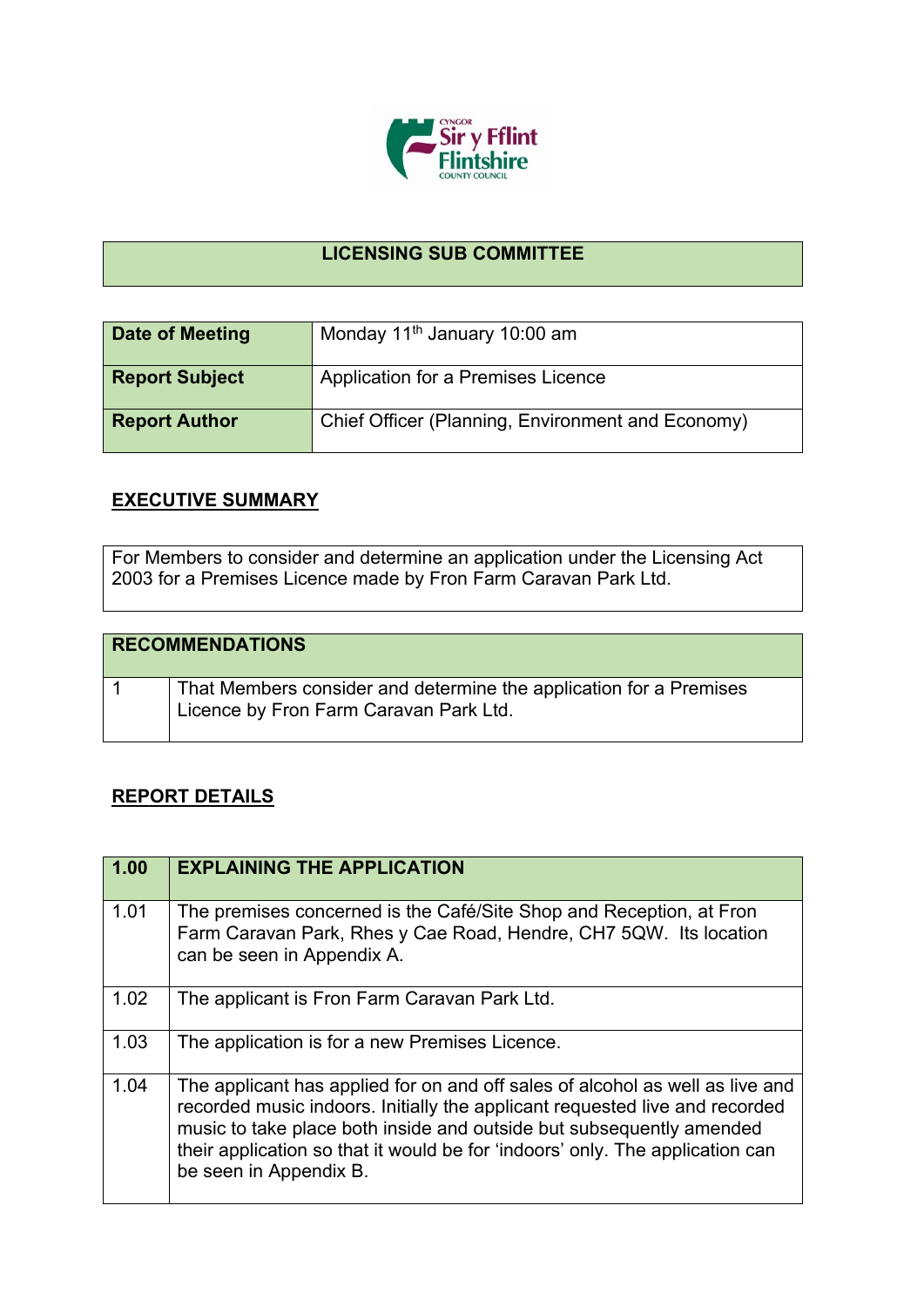| 1.05 | The hours for on and off sales of alcohol are as follows:                                                                                                                                                                                                                                                                                                                                |
|------|------------------------------------------------------------------------------------------------------------------------------------------------------------------------------------------------------------------------------------------------------------------------------------------------------------------------------------------------------------------------------------------|
|      | Sunday to Thursday 8:00am to 8:00 pm and Friday and Saturday 8:00 am<br>to 10:00 pm                                                                                                                                                                                                                                                                                                      |
|      | The hours for Live and recorded music indoors and outdoors are as<br>follows:                                                                                                                                                                                                                                                                                                            |
|      | Saturday 8:00pm to 11:00pm                                                                                                                                                                                                                                                                                                                                                               |
| 1.06 | The Live Music Act 2012 would allow for amplified live and recorded music<br>to take place at Fron Farm Caravan Park between the hours of 8am and<br>11pm to an audience of less than 200, regardless of whether they hold a<br>premises licence, as the premises can also be considered to be a<br>workplace.                                                                           |
| 1.07 | Flintshire County Council Pollution Control section's response to the<br>application can be seen in Appendix C.                                                                                                                                                                                                                                                                          |
| 1.08 | North Wales Police have confirmed in writing that the application has been<br>discussed with Acting Inspector Geraint Richards, the officer responsible<br>for the area, and that they wish to make representations as shown in<br>Appendix D. The applicant has agreed to these conditions.                                                                                             |
| 1.09 | Representations were received from Interested Parties and can be seen in<br>Appendix E.                                                                                                                                                                                                                                                                                                  |
| 1.10 | E-mails supporting the representation made by Mr Ian Betts were also<br>received. These emails have been included as part of the report for<br>completeness, however they do not contain relevant information relating to<br>any of the four Licensing Objectives, and therefore cannot be considered<br>as 'relevant representations'. A summary of these can be seen in<br>Appendix F. |
| 1.11 | The steps that the applicant intends to take to promote the four licensing<br>objectives are set out in Appendix G.                                                                                                                                                                                                                                                                      |
| 1.12 | The application was advertised in the correct manner.                                                                                                                                                                                                                                                                                                                                    |

| 2.00 | <b>RESOURCE IMPLICATIONS</b>    |
|------|---------------------------------|
| 2.01 | None in respect of this report. |

| 3.00               | <b>CONSULTATIONS REQUIRED / CARRIED OUT</b> |
|--------------------|---------------------------------------------|
| $\vert 3.01 \vert$ | None required.                              |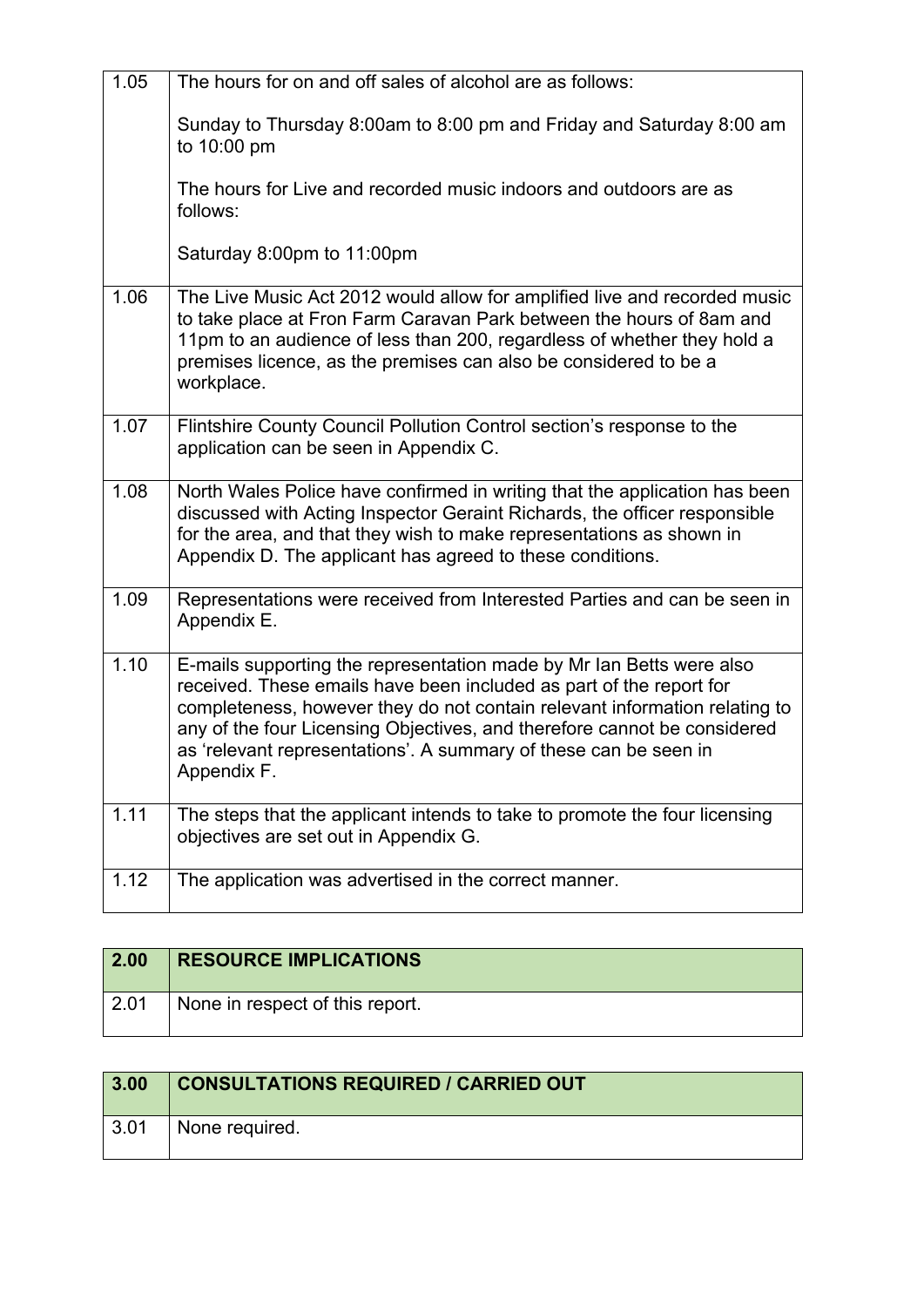| 4.00 | <b>RISK MANAGEMENT</b>                                                                                                  |
|------|-------------------------------------------------------------------------------------------------------------------------|
| 4.01 | All risks are addressed in the steps taken to promote the four licensing<br>objectives shown in the Operating Schedule. |

| 5.00 | <b>APPENDICES</b>                                                                                                                                                                                                                                                                                                                                                                                                                           |
|------|---------------------------------------------------------------------------------------------------------------------------------------------------------------------------------------------------------------------------------------------------------------------------------------------------------------------------------------------------------------------------------------------------------------------------------------------|
| 5.01 | Appendix A: Location plans<br>Appendix B: Plan showing café/shop<br>Appendix C: Response from Flintshire County Council's Pollution Control<br>Section<br>Appendix D: Representations made by North Wales Police Licensing.<br>Appendix E: Representations made by Interested Parties.<br>Appendix F: Letters supporting Mr Ian Betts' Representation.<br>Appendix G: Steps the applicant will take to support the Licensing<br>Objectives. |

| 6.00 | <b>LIST OF ACCESSIBLE BACKGROUND DOCUMENTS</b>                                                                                                                                    |
|------|-----------------------------------------------------------------------------------------------------------------------------------------------------------------------------------|
| 6.01 | The Licensing Act 2003<br>https://www.legislation.gov.uk/ukpga/2003/17/contents                                                                                                   |
|      | The Live Music Act 2012<br>https://www.legislation.gov.uk/ukpga/2012/2/contents/enacted                                                                                           |
|      | Section 182 Guidance for Licensing Authorities<br>https://www.gov.uk/government/publications/explanatory-memorandum-<br>revised-guidance-issued-under-s-182-of-licensing-act-2003 |
|      | Flintshire County Council's Statement of Licensing Policy                                                                                                                         |
|      | <b>Contact Officer:</b><br><b>James Lowe, Licensing Officer</b><br>01352 703376<br>Telephone:<br>E-mail:<br>james.lowe@flintshire.gov.uk                                          |

| 7.00 | <b>GLOSSARY OF TERMS</b>                                                                                                                                                                                                                                 |
|------|----------------------------------------------------------------------------------------------------------------------------------------------------------------------------------------------------------------------------------------------------------|
| 7.01 | <b>Licensing Act 2003</b> – referred to as the Act.                                                                                                                                                                                                      |
|      | <b>The Live Music Act 2012</b> – This Act removes the Local Authority<br>Licensing Requirements for amplified live music between 8am and 11pm<br>before audiences of no more than 200 people in workplaces not otherwise<br>licensed under the 2003 Act. |
|      | <b>Premises Licence</b> – means a licence granted under the Act, in respect of<br>any premises, which authorises the premises to be used for one or more<br>licensable activities.                                                                       |